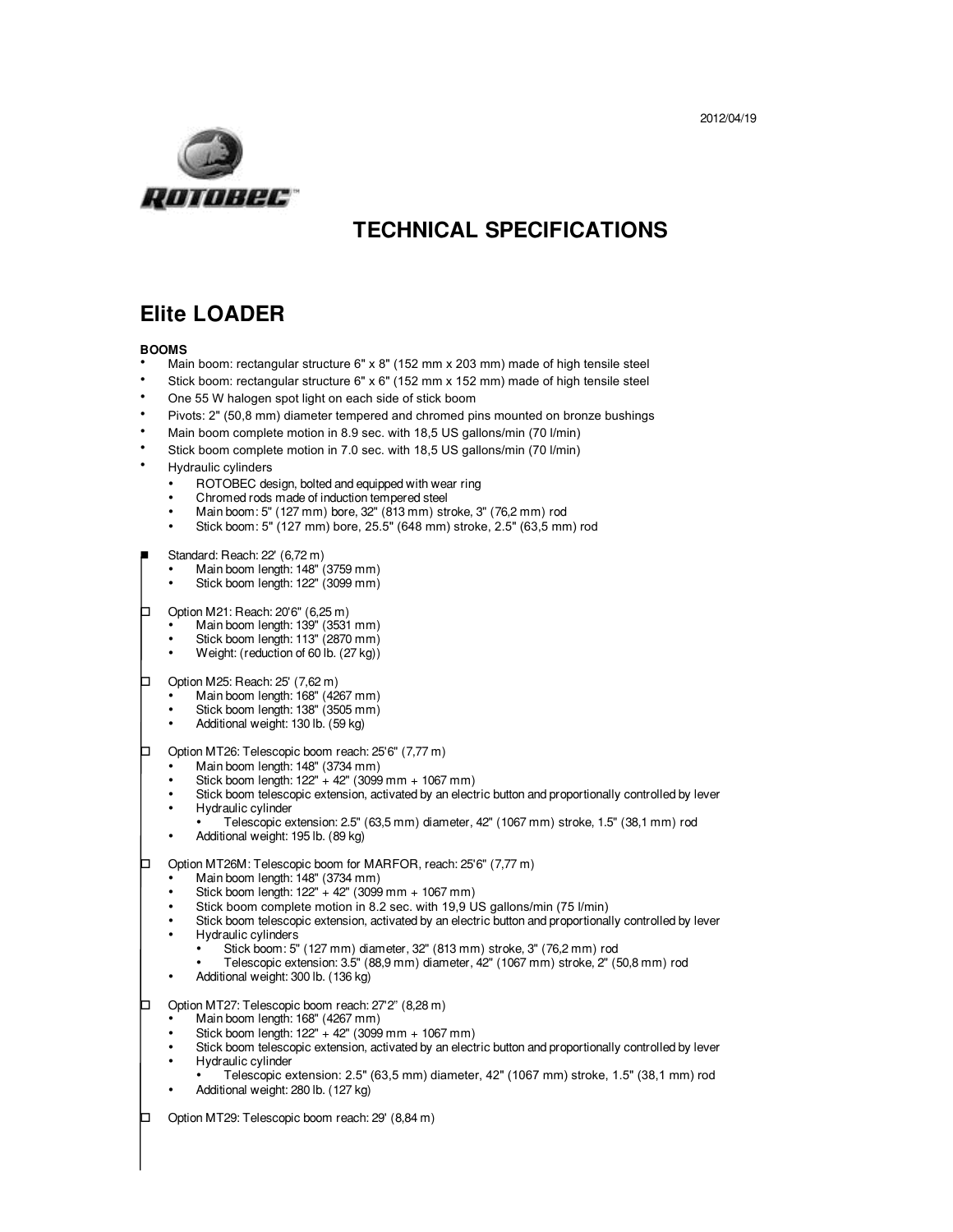- Main boom length: 178" (4521 mm)
- Stick boom length: 134" + 42" (3404 mm + 1067 mm)
- Stick boom telescopic extension, activated by an electric button and proportionally controlled by lever.
- Hydraulic cylinder
- Telescopic extension: 2.5" (63,5 mm) diameter, 42" (1067 mm) stroke, 1.5" (38,1 mm) rod
- Additional weight: 420 lb. (191 kg)

### **HEAD**

- Continuous rotation
	- Rotation speed: 9.5 RPM
	- 2.14 inch<sup>3</sup> (35 cc) Sundstrand motor
	- Double reduction gear box
	- **Rotation torque** 
		- Theoretical: 15987 ft.lb. (21675 N.m) at 3200 psi (221 bars) pressure and tank pressure of 65 psi (5 bars) • Actual: estimated at 13589 ft.lb (18424 N.m)
	- Slewing ring gear 26.45" (672 mm) outside diameter
- Safety rotation locking device for use during transportation
- Walvoil monoblock directional control valves
	- Pedal activated rotation
	- Two double function joysticks to activate the booms and the attachment

#### Standard: Without Cab

• Radius required to swing the loader (without cab): Radius of 37 1/2" (952 mm)

 $\Box$  Option CAB: ROTOCAB (available with 12V truck only)

- Cab designed to protect operator from bad weather
- Including a tilting system activated by a hydraulic cylinder to reduce the cab height during transit
- Mechanical lock to lock tilting system in the up or down position
- Insulation panel under seat
- Front windshield made of clear "Lexan Mie guard"
- Sliding window on left side
- Door on right side, including a hinged window
- 24-inch wiper and windshield washer
- Ceiling light
- 12V power socket, 3 Amps
- Overall radius required to swing the loader with the ROTOCAB = Radius of 59" (1499 mm)
- At the height of the ROTOCAB floor, radius required to swing the loader: 49 1/2" (1257 mm)
- The overall height of the loader increases by 7 3/4 inches with the installation of a ROTOCAB
- Additional weight: 840 lb. (381 kg)

Standard: ROTOBEC swivel joint with 8 hydraulic oil conduits and 5 electric sections (3 live and 2 ground wires)

 $\Box$  Option COL10: Antifreeze swivel joint (needed for antifreeze heater accessory)

- ROTOBEC swivel joint with 8 hydraulic oil conduits, 2 antifreeze conduits and 5 electric sections (3 live and 2 ground wires).
- Additional weight: 25 lb. (11 kg)

#### **BASE**

• Telescopic stabilizers

- Independent action stabilizers
- Cylinders 3" (76,2 mm) diameter, 42.75" (1086 mm) stroke, 1.75" (44,5 mm) rod
- Dual lock valve cylinders
- Flat bottom stabilizer pads are standard. Cleats to be ordered as an option
- Swivel joint access on both sides to facilitate maintenance
- Demountable stabilizers from frame to facilitate maintenance
- **Two ladders**
- Standard: Standard turret
	- Designed to be installed on a trailer or a spacer with a nominal height of 59"

Option 8: 8" Turret extension

- Designed to be installed on a trailer with a nominal height of 51"<br>
Additional weight: 40 lb (18 kg)
- Additional weight: 40 lb (18 kg)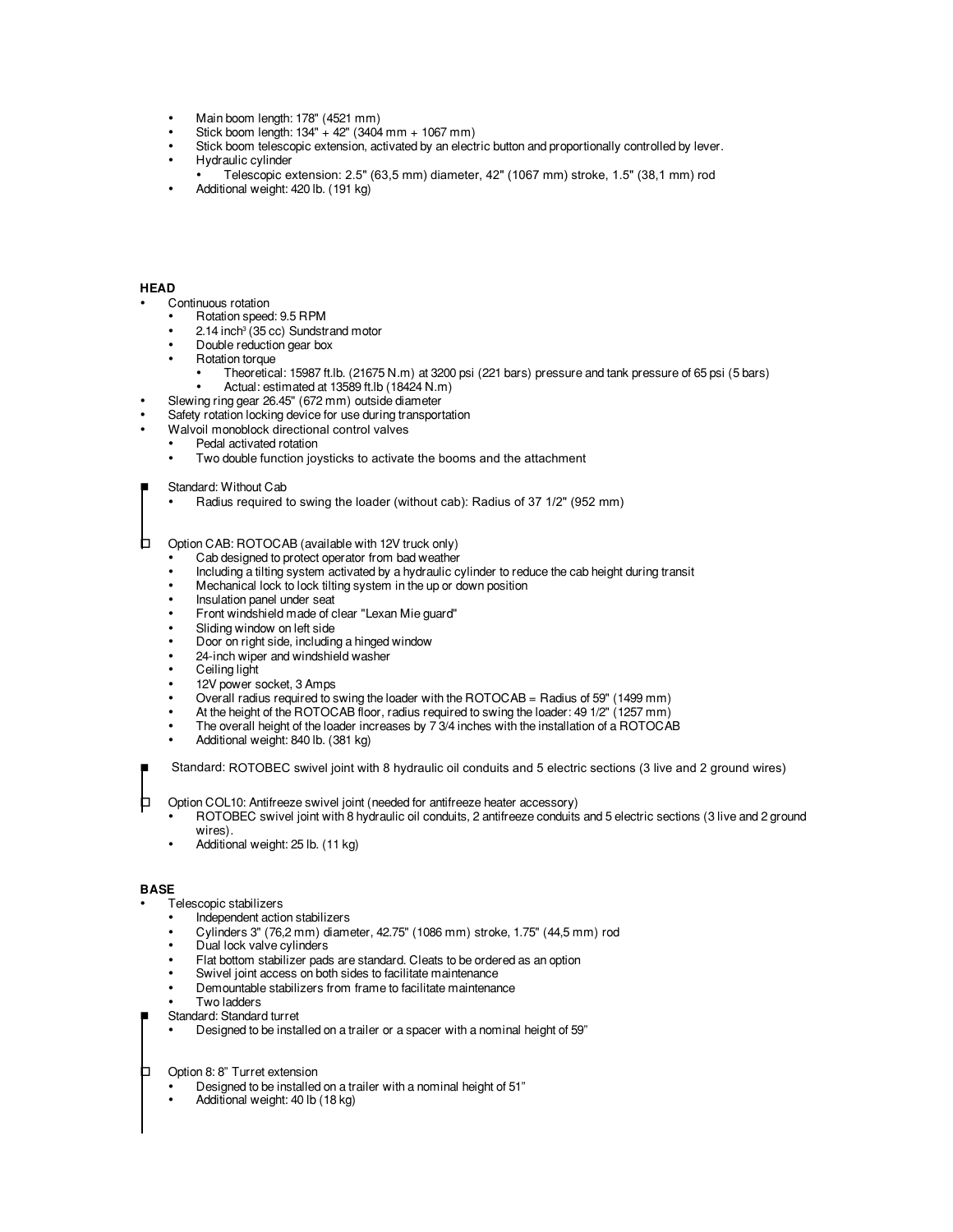# Option 15: 15" Turret extension

- Designed to be installed on a truck with a nominal height of  $44$ "<br>
Additional woight: 95 lb  $(42 \text{ kg})$
- Additional weight: 95 lb (43 kg)

# **HYDRAULIC SYSTEM**

- Operating pressure
- Main boom 3045 psi (210 bars)
- Stick boom and rotation: 3263 psi (225 bars)
- Anti-shock valve
	- Main boom  $=$  3600 psi (250 bars)
	- Stick boom =  $3500$  psi (240 bars) Swing =  $3300$  psi (228 bars)
	-

# **ELECTRIC SYSTEM**

Standard: 12 Volts

Option 24VDC: 24 Volts

### **COLOR**

Standard: Yellow and Black

 $\Box$  Option N: Black (available in English language only)

## **LANGUAGE**

- Standard: French
- Option ANG: English

### **OTHER**

- Included with loader
- Black spray paint
- Yellow spray paint<br>• Parts manual
- Parts manual
- Operator's manual

### **SUPPLEMENTARY TECHNICAL INFORMATION**

- Approximate weight of standard loader with boom, excluding grapple, options, accessories and installation: 4940 lb. (2240 kg)
- Dimensions<br>• Total be
	- Total height
		- Without cab: 13' (3962 mm) \*
	- Telescopic stabilizers
		- Width at ground level: 9'6" (2896 mm) \*
		- Maximum depth below ground level: 18" (457 mm) \*
		- Maximum height above ground level: 22" (559 mm) \*

\* Valid if the loader is mounted on a frame with a nominal height from ground level. The nominal height of each turret is given in the BASE section above.

# **ACCESSORIES**

- 07000-6694: MAIN BOOM HYDRAULIC TUBE PROTECTOR (N/A with MT29 and MTO29 option) • Weight: 75 lb. (34 kg)
- 07001-3711: MAIN BOOM HYDRAULIC TUBE PROTECTOR with MT29 and MTO29 option • Weight: 80 lb. (36 kg)
- 07000-6263: 12V OIL COOLER (N/A with M22R or M25R options)
	- 20000 BTU/hr. with a temperature difference of 60 degrees F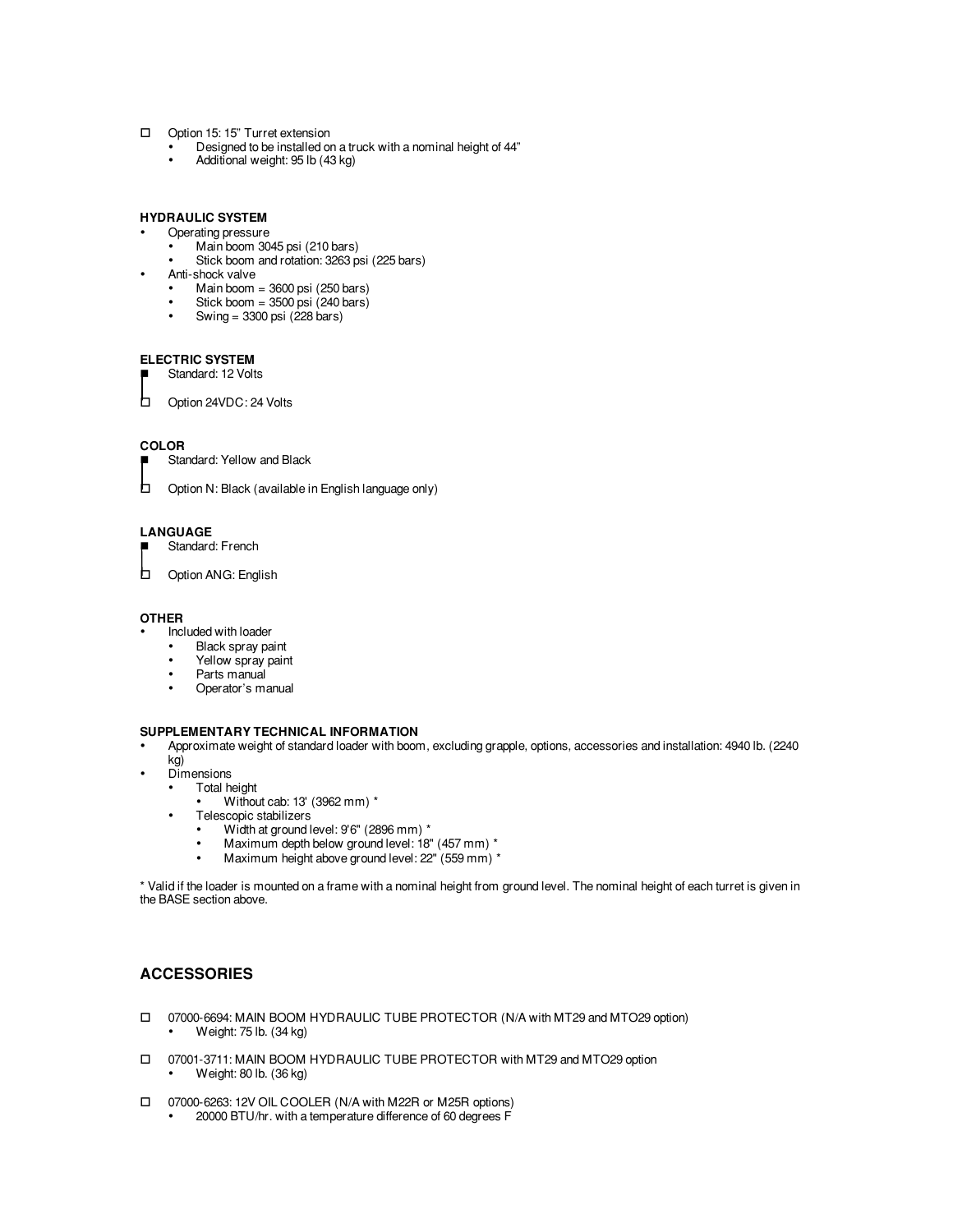- Thermostatic fan
- Weight: 90 lb. (41 kg)
- 07000-7876: 24V OIL COOLER (N/A with M22R or M25R options)
	- 20000 BTU/hr. with a temperature difference of 60 degrees F
	- Thermostatic fan
	- Weight: 90 lb. (41 kg)
- O7002-4492: 12V HEATED JOYSTICK HANDLES
	- 2 intensity control switch thermostat
- 07001-8312: INSULATED ROTOCAB (Note: CAB option is required)
	- Complete kit, ready for installation
- 07001-8314: 12V ANTI-FREEZE HEATER (Note: Options CAB and COL10 are required)
	- Complete kit, ready for installation
	- Including 4 heating vents, valves to control the heat and anti-freeze pipes
- 07001-8313: RADIO AM/FM CD, 12V (Note: CAB option is required)
	- Complete kit, ready for installation
	- Including radio, antenna, 2 speakers and wiring
- O7001-8315: 12V ROTOCAB HEAD LIGHTS
	- Complete kit, ready for installation
	- Including two 50W halogen lights, switch and wiring
- 07001-8437: SEAT BELT
	- The loader should only be equipped with a seat belt only after consulting with a knowledgeable safety professional who can help determine whether a seat belt is appropriate based on the environment and application in which the loader will be used. If the customer chooses to equip the loader with a seat belt, he must be aware of the following:
		- Use of a seat belt may affect the ability to jump free from the loader or otherwise move quickly in case of emergency.
		- Even if wearing a seat belt, nobody should be seated in the operator's station while the truck or trailer on which the loader is mounted is in motion.
		- Exposure to weather and routine use may result in tearing or fraying of the seat belt. It should be visually inspected on a daily basis to make certain the integrity of the belt has not been compromised.
	- French instructions.
- 07001-8373: SEAT BELT
	- Same description as 07001-8437 but with English instructions.
- 07000-6691: SET OF BOLT-ON CLEATS UNDER STABILIZERS
- T 722-0095: ALUMINIUM OIL TANK
	- 55 US gallons (208 liters)
	- Designed to be installed on the side of the truck frame
	- Return line equipped with filter
	- Flood suction line equipped with strainer
	- Tank weight: 110 lb. (50 kg)
	- Full tank weight: 555 lb. (252 kg)
- □ 07001-1187: P330 DOUBLE GEAR PUMP FOR DIRECT MOUNT (CCW rotation)
	- 18.5/18.5 US GPM  $(70/70$  liters/minute) at 1800 RPM<br>• SAE B-B 1" 15 splined shaft
	- SAE B-B 1" -15 splined shaft
	- Lock valve (pump security)<br>•  $W \circ \phi h : R_0 \circ R_1 \circ R_2$
	- Weight: 80 lb. (36 kg)
	- Torque required to drive the pump with all sections simultaneously at maximum pressure: 200 ft-lb. (271 N.m)
- 07001-1188: P330 DOUBLE GEAR PUMP FOR DIRECT MOUNT (CW rotation)
	- 18.5/18.5 US GPM (70/70 liters/minute) at 1800 RPM
	- SAE B-B 1" 15 splined shaft
	- Lock valve (pump security)
	- Weight: 80 lb. (36 kg)
	- Torque required to drive the pump with all sections simultaneously at maximum pressure: 200 ft-lb. (271 N.m)
- 07001-1435: P330 DOUBLE GEAR PUMP DIRECT MOUNT BRACKET KIT TO INSTALL ON A PTO
- 07001-1186: P330 DOUBLE GEAR PUMP FOR DRIVE SHAFT MOUNTING (CCW rotation)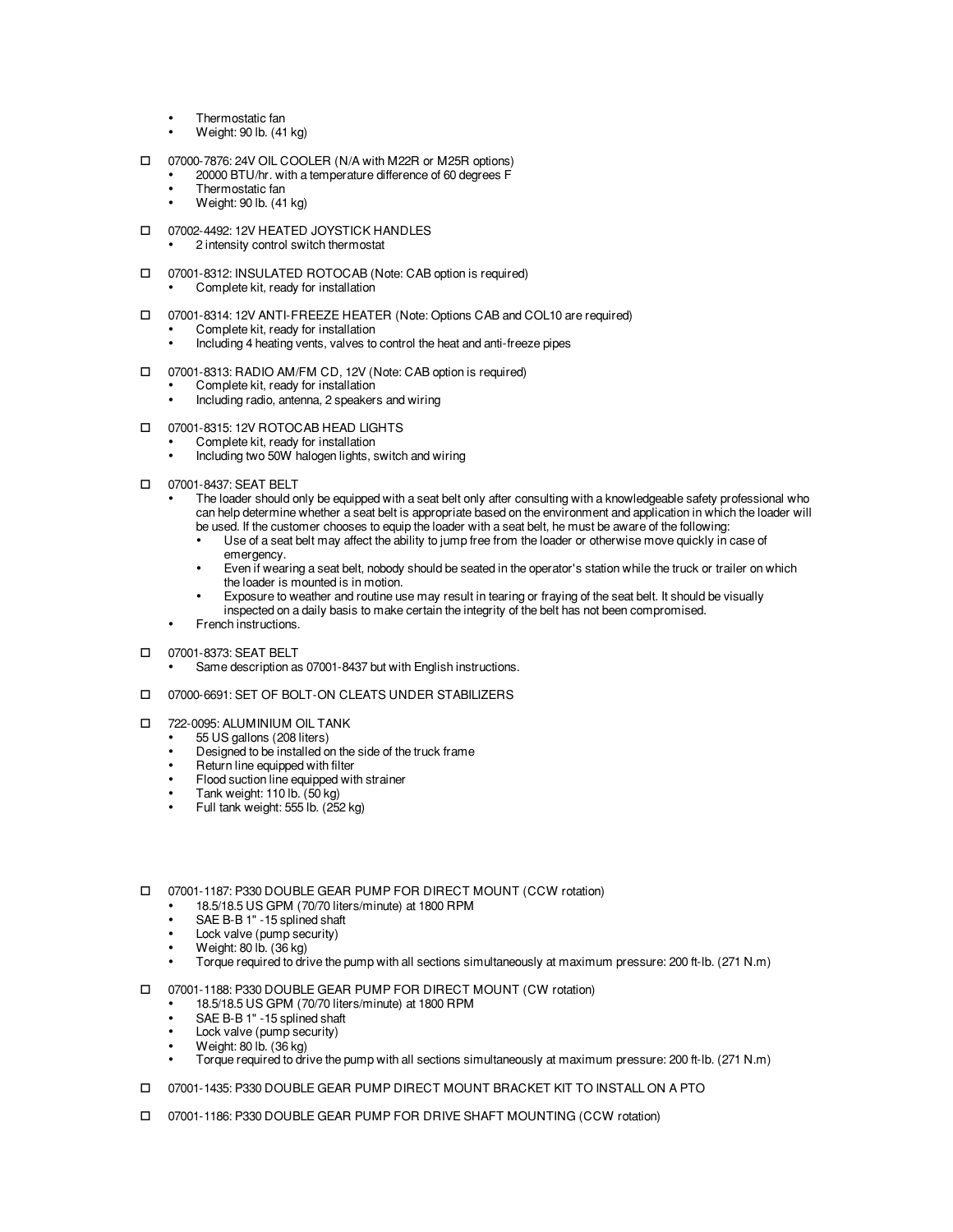- 18.5/18.5 US GPM (70/70 liters/minute) at 1800 RPM
- $1$ " keyed shaft with bearing and dust seal
- Lock valve (pump security)
- Weight: 80 lb. (36 kg)
- Torque required to drive the pump with all sections simultaneously at maximum pressure: 200 ft-lb. (271 N.m)
- 07001-0808: P330 DOUBLE GEAR PUMP FOR DRIVE SHAFT MOUNTING (CW rotation)
	- 18.5/18.5 US GPM (70/70 liters/minute) at 1800 RPM
	- 1" keyed shaft with bearing and dust seal
	- Lock valve (pump security)
	- Weight: 80 lb. (36 kg)
	- Torque required to drive the pump with all sections simultaneously at maximum pressure: 200 ft-lb. (271 N.m)
- 07001-1433: P330 DOUBLE GEAR PUMP DRIVE SHAFT BRACKET KIT
- 07001-1432: INSTALLATION KIT FOR TRUCK MOUNT WITH P330 PUMP
	- For P330 gear pump and aluminum oil tank
	- $3" 2"$  reduction sleeve
	- 2" (50,8 mm) ball valve
	- Hydraulic fittings probably required for installation
	- Relay and fuses for electric installation
- 07001-1428: INSTALLATION KIT FOR TRAILER MOUNT WITH P330 PUMP
	- For P330 gear pump and aluminum oil tank
	- $3" 2"$  reduction sleeve
	- 2" (50,8 mm) ball valve
	- Quick attachment hydraulic fittings
	- Hydraulic fittings probably required for installation
	- Relay and fuses for electric installation
- 857-0006: TRUCK FRAME MOUNT ANCHOR KIT, FOR TRUCK HEIGHT OF 39" to 44", (WITH 15" SPACER)
	- 15" spacer • Brackets
	-
	- Anchor rods
	- Nuts
	- Additional weight: 478 lb. (217 kg)
	- Designed to be installed on a truck frame meeting the following requirements:
		- Minimum inner distance between the beams of the frame: 21 1/4" (540 mm)<br>• Maximum outer distance between the beams of the frame: 36 3/4" (933 mm)
		- Maximum outer distance between the beams of the frame: 36 3/4" (933 mm)
		- Height of frame beams: max: 16" (406 mm)

- 7001-8839: 15" EXTENSION ANCHOR KIT FOR TRUCK FRAME HEIGHT OF 39" to 44" (WITHOUT SPACER) **Brackets** 
	- Anchor rods
	- Nuts
		- Weight: 205 lb. (93 kg)
	- Designed to be installed on a truck frame meeting the following requirements:
		- Minimum inner distance between the beams of the frame: 21 1/4" (540 mm)<br>• Maximum outer distance between the beams of the frame: 36 3/4" (933 mm)
		- Maximum outer distance between the beams of the frame: 36 3/4" (933 mm)
		- Height of frame beams: max: 18 1/2" (470 mm)
- 857-0007: TRAILER FRAME MOUNT ANCHOR KIT FOR TRAILER HEIGHT OF 52" to 59" (WITH SPACER) OR FOR 8" TURRET EXTENSION ON TRAILER FRAME WITH A HEIGHT OF 47" to 51" (WITHOUT SPACER)
	- **Brackets**
	- Anchor rods
	- Nuts
	- Weight: 220 lb. (100 kg)
	- Designed to be installed on a trailer frame meeting the following requirements:
		- Minimum inner distance between the beams of the frame: 27 1/4" (692 mm)
		- Maximum outer distance between the beams of the frame:  $48.3/4$ <sup>"</sup> (1238 mm)<br>• Height of frame beams: min: 15.1/2<sup>"</sup> (394 mm); max: 31" (787 mm)
		- Height of frame beams: min: 15 1/2" (394 mm); max: 31" (787 mm)